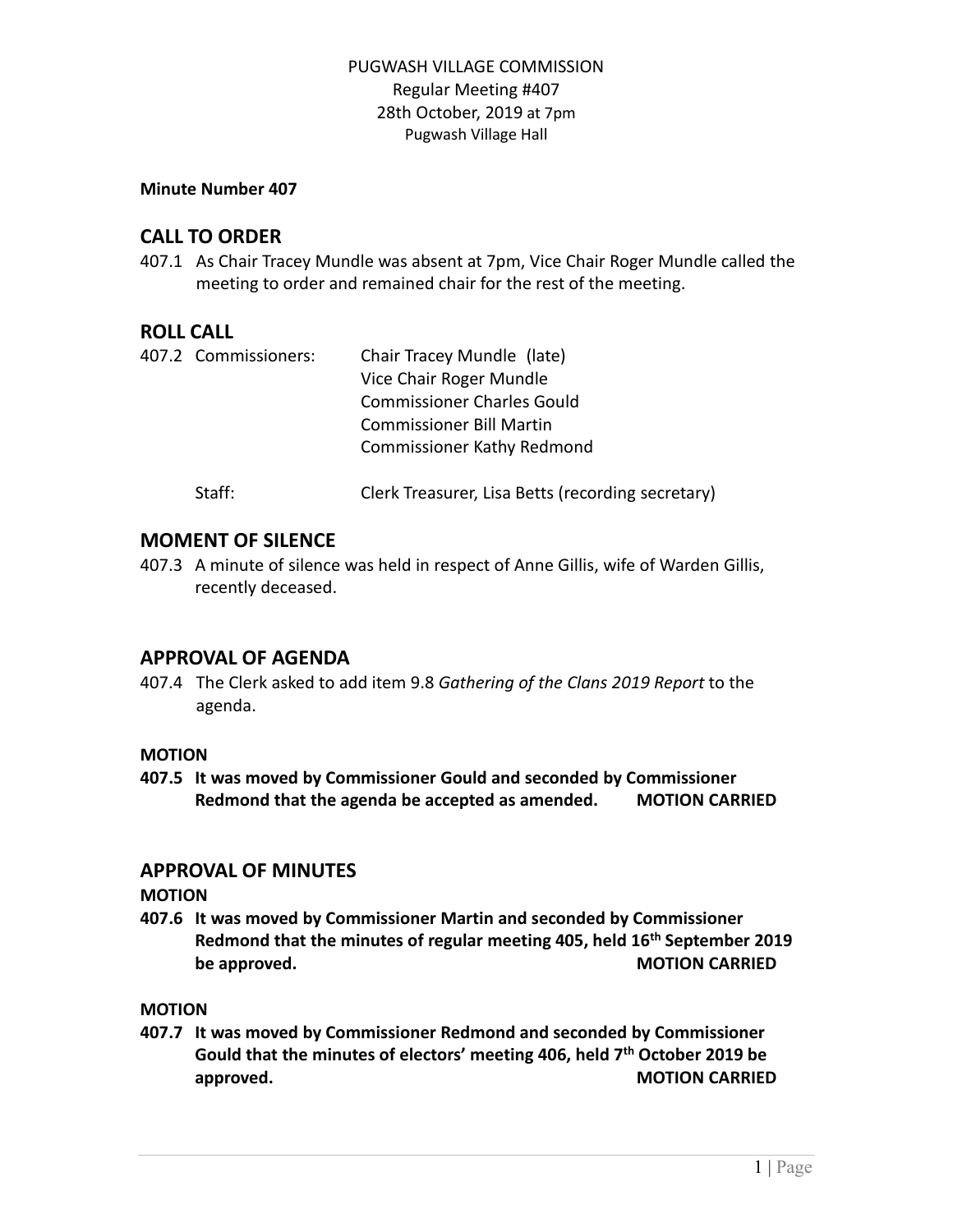# **BUSINESS ARISING FROM THE MINUTES**

**MOTION**

**407.8 It was moved by Commissioner Redmond and seconded by Commissioner Martin that** *Policy 2019-04 Meeting Agenda and Meeting Cancellations* **be adopted. MOTION CARRIED**

#### **MOTION**

**407.9 It was moved by Commissioner Redmond and seconded by Commissioner Martin that** *Policy 2019-05 Meeting Information Items* **be adopted. MOTION CARRIED**

## 407.10**Association of Nova Scotia Villages 2019 Conference and AGM**

The Clerk presented a report (attached), noting that it was a very positive and interesting conference.

## **PRESENTATION**

## **Pugwash Open Air Art Gallery - Louise Cloutier and Norene Smiley**

407.11 Ms. Cloutier told the Commission about a project in St. Lambert, PQ - a community of about 22,000 that displays large pieces of moveable art on public and privately owned buildings. There are now 39 pieces of art on display. The suggestion is to do the same kind of project in Pugwash using alupanel and the work of local artists. The panels would last 5-10 years. Costs will be about \$10,000. Permissions from property owners are being worked on currently. The plan is to start with 5 to 7 paintings and grow from there. A jury decides which pictures go on display and the artists give full permission to display their work. How the pieces are anchored to the building depends on the type of substrate (brick or vinyl, for example). There is no financial request form the Village of Pugwash but there may be support of *in kind* assistance sought in the future. Questions and suggestions from the Commissioners and the gallery to be investigated - whether the pieces would be lit and whether they could be sponsored or memorialized. Commissioner Redmond offered her help in the project. The Village will look into whether there is or, if not whether there should be, any bylaw or policy at the Municipal regulating where or what kind of art could be put on display.

## **CORRESPONDENCE**

## **Northumberland Tennis and Pickleball Association (NTPA)**

407.12 A year-end report of activities and work done on the Village courts was presented. Several members from the association were present at the meeting and were able to offer additional information. All agreed the courts need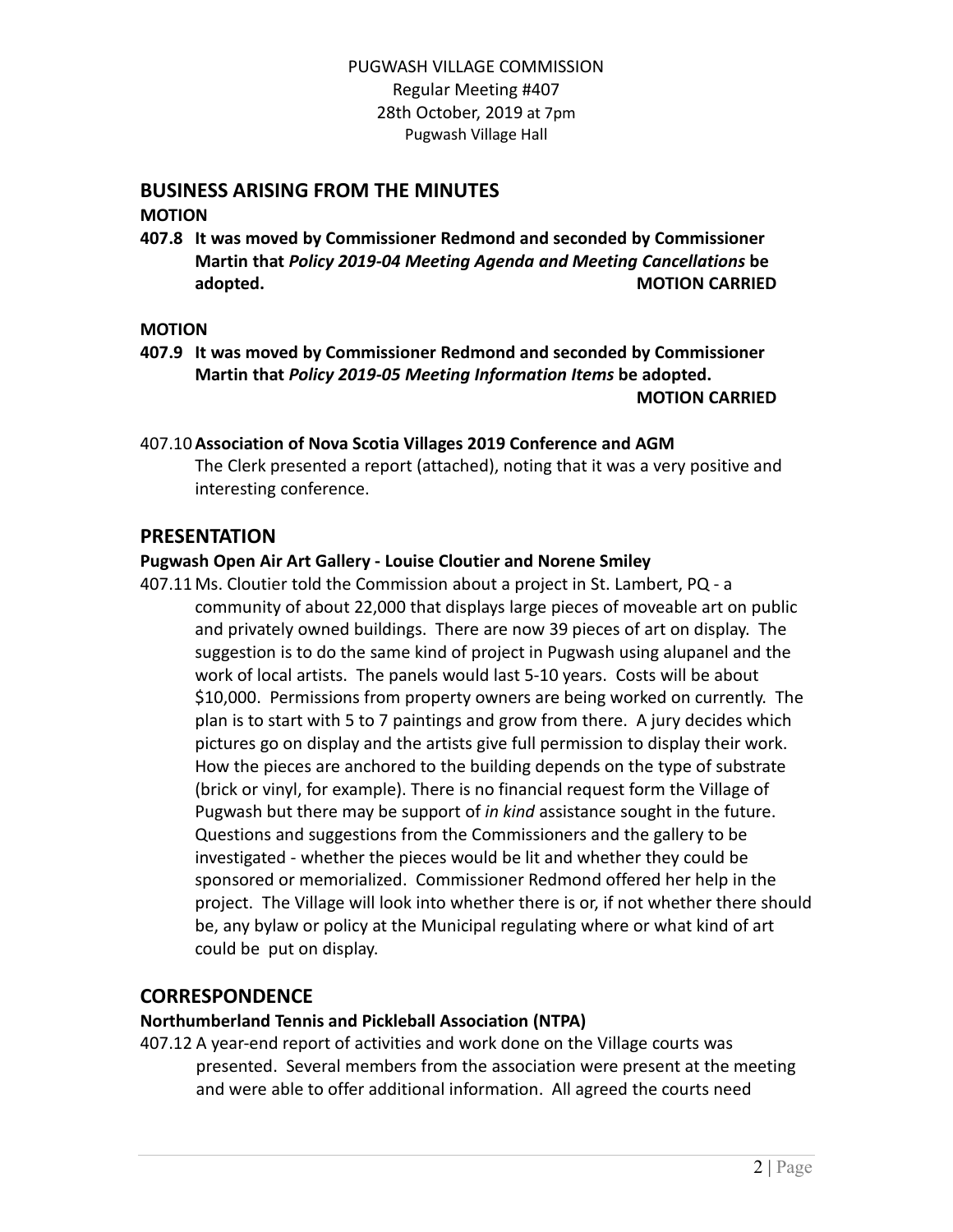substantial repairs. NTPA members have already done a lot of research on costs and alternative repairs. There was some discussion on types of surface materials and drainage problems. The NTPA offered to assist the Village in researching and applying for funding grants.

#### **MOTION**

**407.13 It was moved by Commissioner Martin and seconded by Commissioner Redmond that a joint committee be formed with the Village of Pugwash Commission and staff and the Northumberland Tennis and Pickleball Association. MOTION CARRIED**

#### **Wallace & District Volunteer Fire Department**

407.14 Invitation to the annual awards night and banquet, as the employer of a department member. Commissioner Redmond will attend.

#### **Pugwash Yacht Club (PWYC)**

407.15 The Clerk reported that the PWYC has recently voted in a new executive that wished to move forward with dredging and other infrastructure work at the moorings. They have asked for a letter of support that they could use when looking for financial assistance.

#### **MOTION**

**407.16 It was moved by Commissioner Redmond and seconded by Commissioner T. Mundle to send a letter of support for the Pugwash Yacht Club.**

**MOTION CARRIED**

## **COMMITTEE REPORTS**

#### **Clerk Treasurer's Report**

407.17 The Clerk reported that incident reports were being kept to keep track of vandalism of Village property. A large section of the park boardwalk was damaged during Hurricane Dorian. The scope of work has been determined by the insurance company and we will soon be looking for estimate costing to repair the scope already identified. The area is meanwhile fenced off and sign posted to keep people safely away. Commissioner Martin said there may be some help from the province if the damage is not covered by insurance.

#### **MOTION**

**407.18 It was moved by Commissioner T. Mundle and seconded by Commissioner Gould to receive the Treasurer's report as presented. MOTION CARRIED**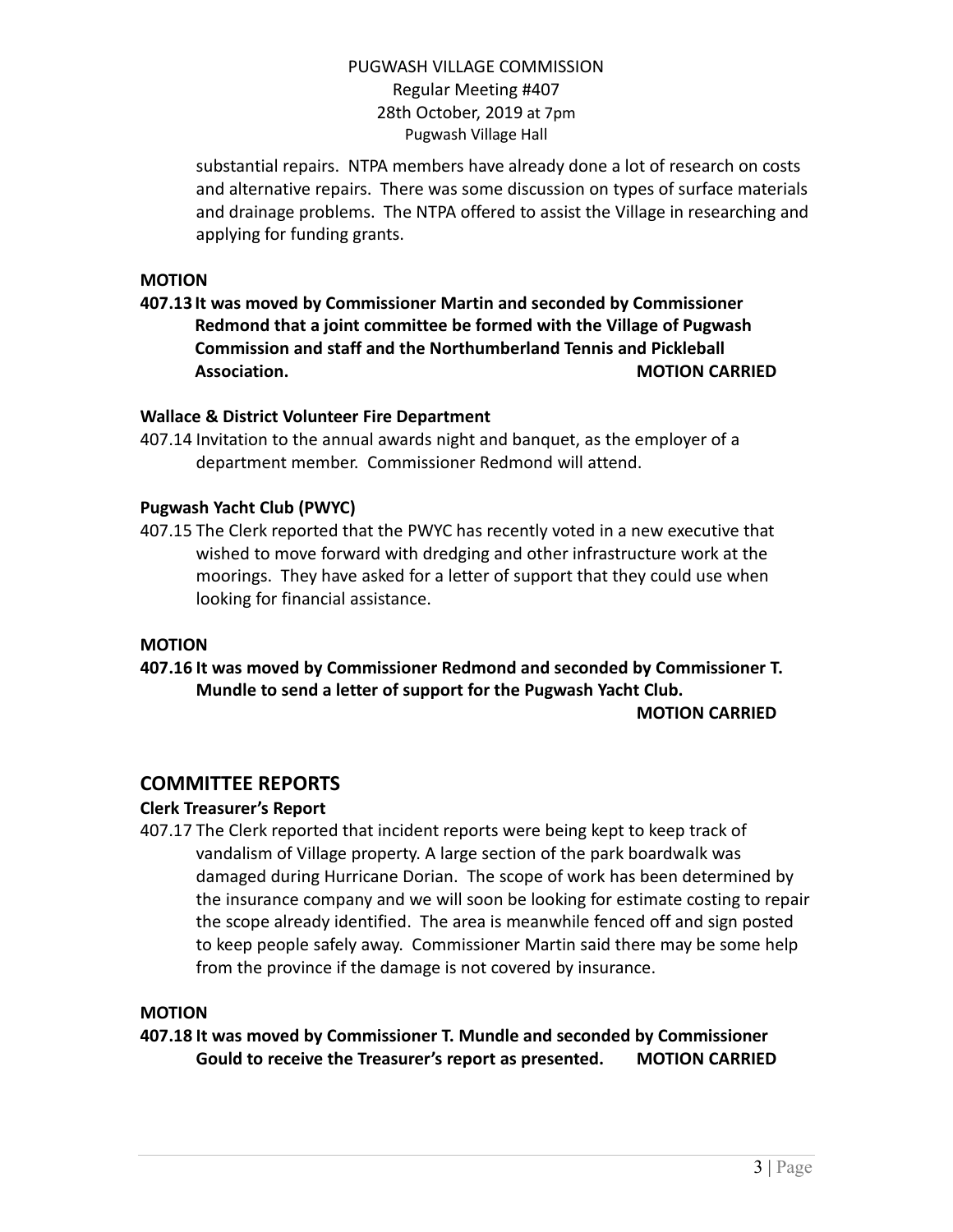#### **Municipal Water Supply**

407.19 As the project is complete, the Commission agreed that there was no need to continue with these committee reports.

#### **Pugwash Harbourfront Centre**

407.20 Some funding has been received. Communications with the construction company have ceased. The Village lawyers want to handle any further payments to APM Construction. The Municipality has agreed to guarantee a loan made by the Village.

#### **Communities in Bloom**

407.21No report.

#### **Physician Recruitment & Retention**

407.22Having entertained and shown several prospective physicians the area and facilities over the past months with no good final results, Commissioner Martin reported that one of the physicians who recently visited Pugwash will be back as a locum for three months in the spring. Chair T. Mundle reported that a \$5,000 grant from Doctors Nova Scotia has been awarded to help offset costs associated with entertaining prospective physicians when they visit.

#### **Visitor Information Centre**

407.23 The year end report was submitted. The report was prepared by Nancy Burgess. Tourist numbers are up from last year. Also identified are areas where training of new staff could be improved.

#### **Gathering of the Clans (GOC)**

407.24 The year end report and financial reports were submitted. Due to the wet, cold weather on July 1<sup>st</sup>, the gate took in about one third of the usual income. The Gathering contributed \$40,000 towards the cost of the Harbourfront Centre. Despite these losses and large contribution, there remain enough funds in the GOS's bank account to start up next year's festival. Indeed, work is already in progress.

## **MOTIONS**

407.25 None

## **NOTICE OF MOTIONS**

407.26 None